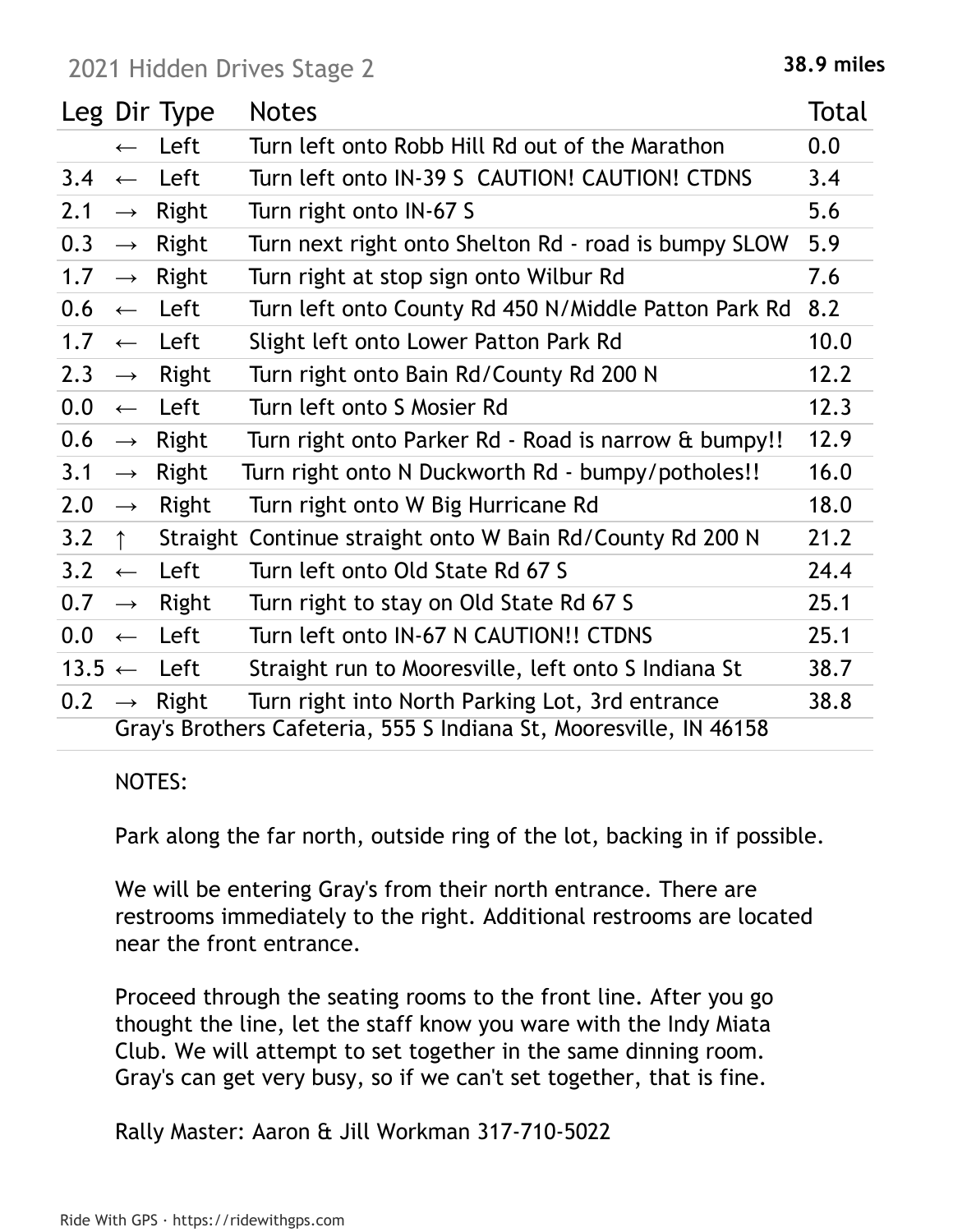## 2021 Hidden Drives Stage 1 **38.3 miles**

|                   |                   | Leg Dir Type          | <b>Notes</b>                                                                                 | Total |
|-------------------|-------------------|-----------------------|----------------------------------------------------------------------------------------------|-------|
|                   |                   |                       | Leaving Hummel Park, zero your od                                                            | 0.0   |
|                   |                   | $0.2 \leftarrow$ Left | Turn left onto Sugar Grove Rd                                                                | 0.2   |
| 0.8               | $\uparrow$        | Straight              | At the traffic circle, take the 2nd exit onto E County<br><b>Rd 600 S</b>                    | 1.0   |
| 0.3               | $\longrightarrow$ | <b>Right</b>          | Turn right onto S County Rd 725 E                                                            | 1.3   |
| 1.0               | $\longrightarrow$ | Right                 | Turn right onto E CR-675 S                                                                   | 2.3   |
|                   |                   | $0.5 \leftarrow$ Left | Turn left onto S CR-675 E                                                                    | 2.7   |
| 0.1               | $\longrightarrow$ | <b>Right</b>          | S CR-675 E turns slightly right and becomes E County<br><b>Rd 700 S</b>                      | 2.9   |
| 0.2               |                   | $\leftarrow$ Left     | Turn left onto S CR-650 E                                                                    | 3.1   |
| $0.5 \rightarrow$ |                   | Right                 | Turn right onto E County Rd 750 S                                                            | 3.6   |
|                   |                   | $0.5 \leftarrow$ Left | Turn left at the 1st cross street onto S County Road<br>600 E                                | 4.1   |
| $0.5 \rightarrow$ |                   | Right                 | S County Road 600 E turns slightly right and becomes E<br><b>CR-800 S</b>                    | 4.6   |
| 0.7               |                   | $\leftarrow$ Left     | Turn left onto S County Rd 525 E                                                             | 5.4   |
| 0.9 <sub>2</sub>  |                   | $\leftarrow$ Left     | Turn left onto E County Rd 875 S                                                             | 6.3   |
|                   |                   | $0.5 \leftarrow$ Left | Turn left onto S County Rd 575 E                                                             | 6.8   |
|                   |                   | $1.0 \leftarrow$ Left | S County Rd 575 E turns slightly left and becomes S<br>County Rd 650 E You'r Rattle Can Road | 7.8   |
|                   |                   | $1.3 \leftarrow$ Left | Turn left onto County Line Rd/County Rd 1400 N/E<br>Hendricks County Rd/E Joppa Rd           | 9.1   |
| 0.7               |                   | $\rightarrow$ Right   | Turn right onto N White Lick Rd - turn after house                                           | 9.8   |
| 1.1               | $\longrightarrow$ | <b>Right</b>          | Turn right onto E Greencastle Rd                                                             | 10.9  |
| 0.1               | $\leftarrow$      | Left                  | Turn left onto N Bingham Rd, Straight at stop sign                                           | 11.0  |
| 1.5               | $\rightarrow$     | Right                 | Turn right onto IN-42 W                                                                      | 12.6  |
| 0.3               | $\leftarrow$      | Left                  | Turn left onto Bunker Hill Rd N                                                              | 12.8  |
|                   |                   | $2.6 \leftarrow$ Left | Turn left onto N Romine Rd                                                                   | 15.4  |
| 0.6               | $\leftarrow$      | Left                  | Turn left onto County Rd 890 N/Goat Hollow Rd                                                | 15.9  |
| 3.5               | $\rightarrow$     | Right                 | Turn right onto Robb Hill Rd                                                                 | 19.4  |
| 1.9               | $\rightarrow$     | <b>Right</b>          | Turn right onto Beech Grove Rd                                                               | 21.3  |
|                   |                   | $3.0 \leftarrow$ Left | Turn left onto IN-39 S Caution! Caution! CTDNS                                               | 24.3  |
| $0.4 \rightarrow$ |                   | Right                 | Turn right onto W Lentz Tree Farm Rd                                                         | 24.7  |